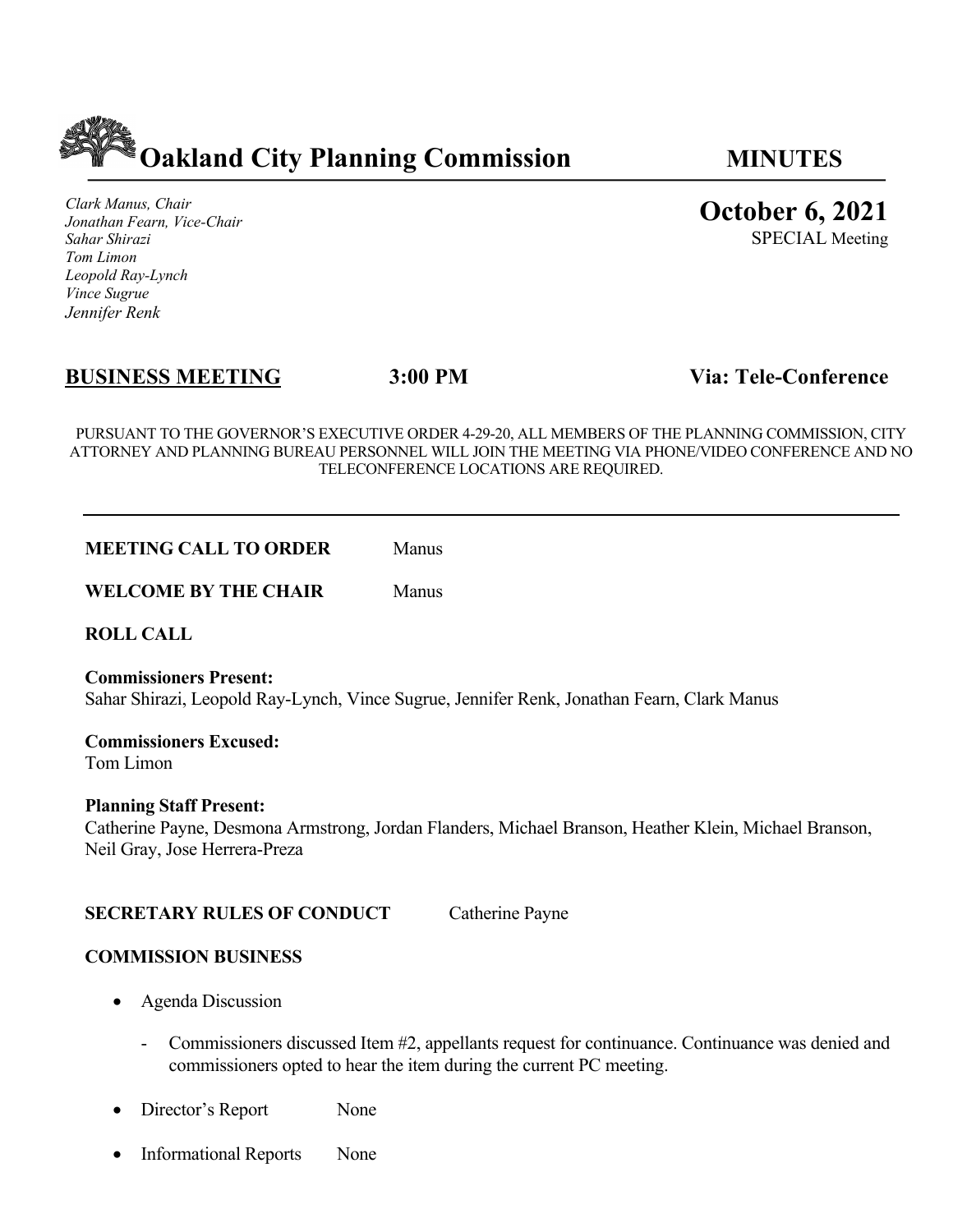

**Page 2** *October 6, 2021*

- Committee Reports
	- Fearn gave a committee report for Design Review Meetings on September 8, 2021 and September 22, 2021
- Commission Matters None
- City Attorney's Report None

## **OPEN FORUM**

At this time members of the public may speak on any item of interest within the Commission's jurisdiction. At the discretion of the Chair, speakers are generally limited to two minutes or less if there are six (6) or less speakers on an item, and one minute or less if there are more than six (6) speakers.

## **CONSENT CALENDAR**

The Commission will take a single roll call vote on all of the items listed below in this section. The vote will be on approval of the staff report and recommendation in each case. Members of the Commission may request that any item on the Consent Calendar be singled out for separate discussion and vote.

## **PUBLIC HEARINGS**

The hearing provides opportunity for all concerned persons to speak; the hearing will normally be closed after all testimony has been heard. If you challenge a Commission decision in court, you will be limited to issues raised at the public hearing or in correspondence delivered to the Planning and Building Department, at, or prior to, the public hearing.

The Commission will then vote on the matter based on the staff report and recommendation. If the Commission does not follow the staff recommendation and no alternate findings for decision have been prepared, then the vote on the matter will be considered a "straw" vote, which essentially is a non-binding vote directing staff to return to the Commission at a later date with appropriate findings for decision and, as applicable, conditions of approval that the Commission will consider in making a final decision.

If you wish to be notified on the decision of an agenda item, please contact the case planner for the specific agenda item.

## **APPEALS**

The Commission will take testimony on each appeal. If you challenge a Commission decision in court, you will be limited to issues raised at the public hearing or in correspondence delivered to the Planning and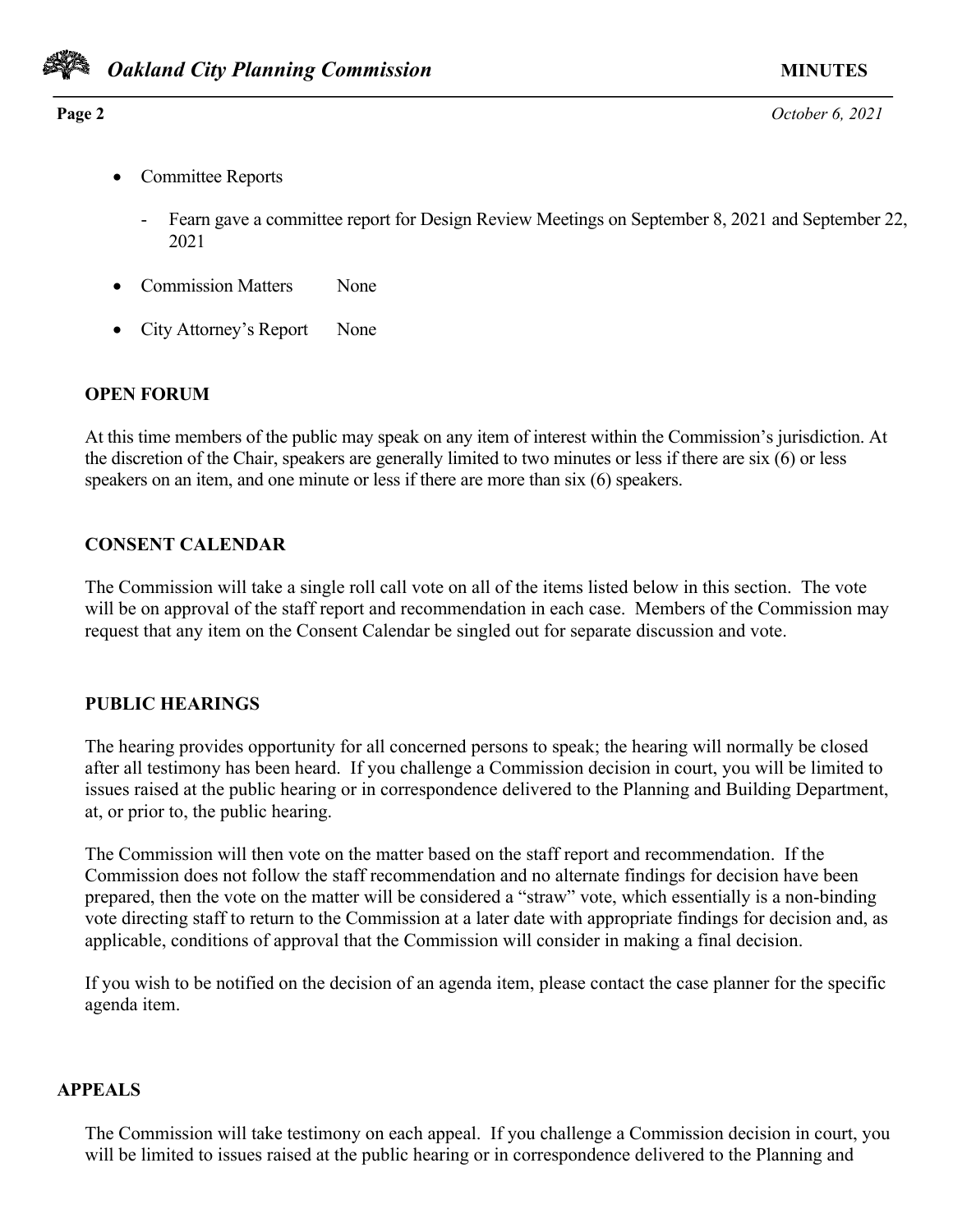

# **Page 3** *October 6, 2021*

Building Department, at, or prior to, to the public hearing; provided, however, such issues were previously raised in the appeal itself.

Following the testimony, the Commission will vote on the staff report and recommendation. If the Commission reverses/overturns the staff decision and no alternate findings for decisions have been prepared, then the vote on the matter will be considered a "straw" vote, which essentially is a non-binding vote directing staff to return to the Commission at a later date with appropriate findings for decision and, as applicable, conditions of approval that the Commission will consider in making a final decision. Unless otherwise noted, the decisions in the following matters are final and not administratively appealable. Any party seeking to challenge these decisions in court must do so within ninety (90) days of the date of the announcement of the final decision, pursuant to Code of Civil Procedure section 1094.6, unless a shorter period applies.

| 1.                                         | <b>Location: 2400 Adeline Street</b>                                                                 |
|--------------------------------------------|------------------------------------------------------------------------------------------------------|
| Assessor's Parcel Number: 005 -0436-011-02 |                                                                                                      |
|                                            | <b>Proposal:</b> Appeal of PLN20173, which consists of the demolition of an existing                 |
|                                            | commercial building and construction of a five-story, 29-unit residential                            |
|                                            | condominium building.                                                                                |
|                                            | <b>Appellant: Michael Keenan</b>                                                                     |
| <b>Phone Number: (510)893-6419</b>         |                                                                                                      |
|                                            | <b>Owner:</b> Ms. Conchita Romero, Trustee of the Conchita Romero Family Trust                       |
| Case File Number: PLN20173-A01             |                                                                                                      |
|                                            | Planning Permits Required: Regular Design Review for new construction, Minor Conditional Use Permit  |
|                                            | to allow a Multi-Family Residential Facility in the HBX-4 zone, and a                                |
|                                            | Tentative Parcel Map to create condominiums.                                                         |
| <b>General Plan: Business Mix</b>          |                                                                                                      |
|                                            | Zoning: HBX-4 Housing and Business Mix 4 Commercial Zone                                             |
|                                            | Environmental Determination: Exempt, Section 15332 of the State CEQA Guidelines: In-Fill Development |
|                                            | Projects; Section 15183 of the State CEQA Guidelines: Projects consistent                            |
|                                            | with a community plan, general plan or zoning                                                        |
|                                            | Historic Status: Potentially Designated Historic Property (PDHP): OCHS Rating Dc3                    |
| City Council district: 3                   |                                                                                                      |
|                                            | Status: Approved on May 17, 2021 and Appealed on May 27, 2021                                        |
|                                            | <b>Staff Recommendation:</b> Deny the appeal and uphold Zoning Manager's Approval of PLN20173        |
| <b>Finality of Decision: Final</b>         |                                                                                                      |
|                                            | For further information: Contact case planner Jose M. Herrera-Preza at 510-238-3808 or               |
|                                            | jherrera@oaklandca.gov                                                                               |

**Case Planner:** Jose Herrera-Preza gave a verbal description of the appeal

**Appellant:** Michael Keenan, Owner, gave a verbal description of his appeal Nick Nieto, Signature Development gave a verbal presentation regarding the development of the project

**Public Speakers:** None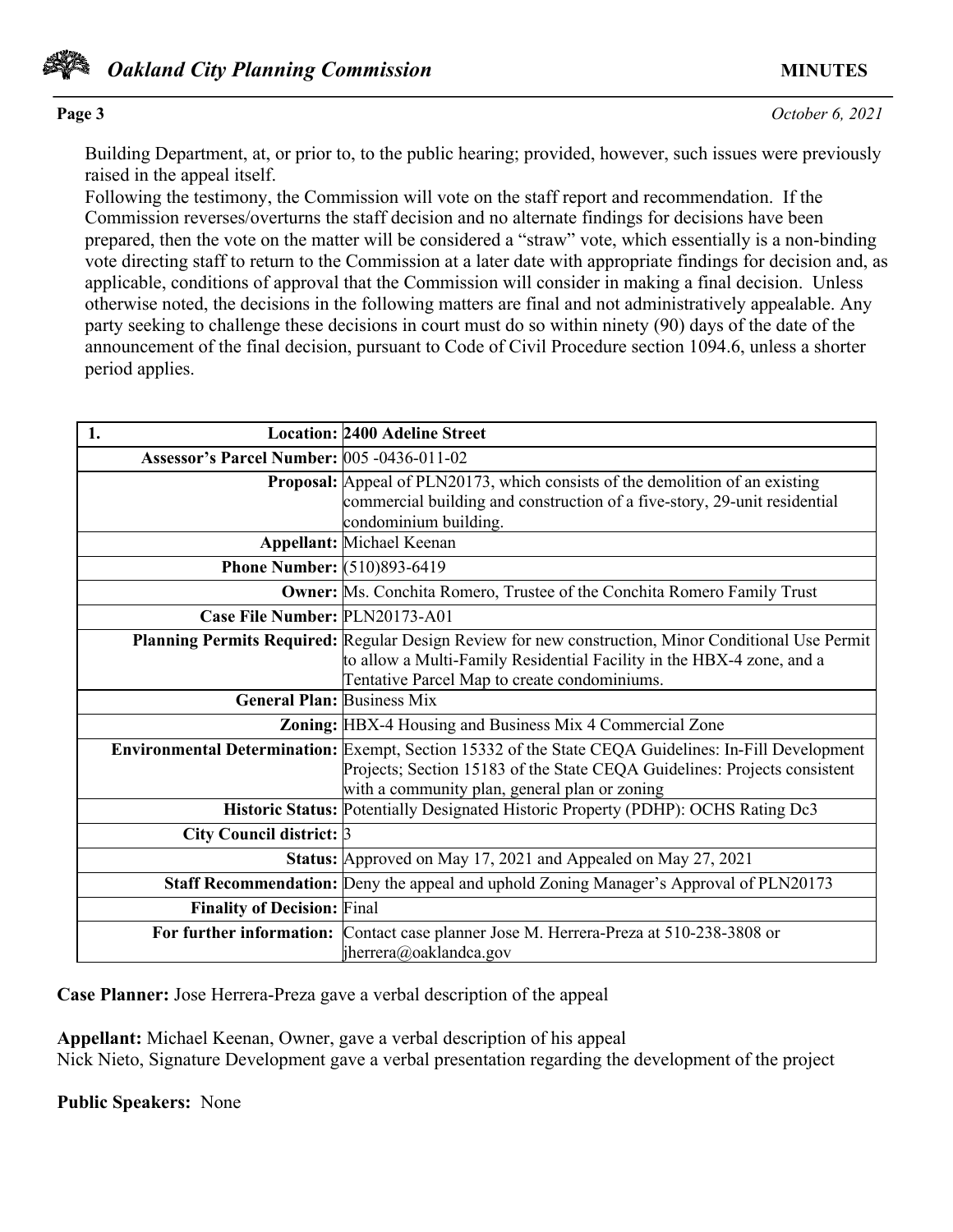

**Page 4** *October 6, 2021*

## **Motion by Sugrue to:**

1. Affirm staff's Environmental Determination, and

2. Deny the Appeal and uphold the Zoning Manager's decision with revisions as shown in Attachment F based on the Findings included in the Zoning Manager's Decision Letter dated May 17, 2021 as well as the findings and evidence presented in this October 6, 2021 staff report, and based on the Conditions of Approval included in the Zoning Manager's Decision Letter.

## **Seconded by:** Renk

**Action:** 6 Ayes, 0 Noes, 1 Absent

| $\overline{2}$ .                               | Location: 1110-1114 Peralta Street                                                                    |
|------------------------------------------------|-------------------------------------------------------------------------------------------------------|
| <b>Assessor's Parcel Number: 004 008901100</b> |                                                                                                       |
|                                                | Proposal: Appeal of the Zoning Manager's decision to deny an application to convert                   |
|                                                | three units (single-family home and two-unit building) into condominiums.                             |
|                                                | Applicant: Bruce Loughridge / (510) 435-8786                                                          |
|                                                | <b>Owner: P2 Oakland CA LLC</b>                                                                       |
|                                                | <b>Appellant: Bruce Loughridge</b>                                                                    |
| Case File Number: PLN19246-A01                 |                                                                                                       |
| <b>Original Case File Number: PLN19246</b>     |                                                                                                       |
|                                                | <b>Planning Permits Required:</b> Tentative Parcel Map for Condominium Conversion per Title 16 of the |
|                                                | Oakland Municipal Code                                                                                |
|                                                | <b>General Plan: Mixed Housing Type</b>                                                               |
|                                                | <b>Zoning:</b> $RM-2$ Mixed Housing Type Residential $-2$ Zone                                        |
|                                                | Environmental Determination: CEQA Guidelines Section 15270: Projects which are disapproved            |
|                                                | Historic Status: Potential Designated Historic Property (PDHP); Oakland Point Area of                 |
|                                                | Primary Importance; Oakland Cultural Heritage Survey Rating: Eb-1*                                    |
| City Council District: 3                       |                                                                                                       |
|                                                | Status: The original Zoning Decision Letter was mailed on March 1, 2021, and the                      |
|                                                | Project was appealed by the Appellant on March 11, 2021.                                              |
|                                                | Staff Recommendation: Deny the Appeal and uphold the Zoning Manager's Decision.                       |
|                                                | Finality of Decision: The decision of the Planning Commission is final immediately pursuant           |
|                                                | to Oakland Municipal Code Section 16.04.100A.                                                         |
|                                                | For Further Information: Contact case Planner Heather Klein at (510) 238-                             |
|                                                | 3659 or hklein@oaklandca.gov                                                                          |

**Case Planner:** Heather Klein gave a verbal presentation of the appeal

**Appellant:** Bruce Loughridge gave a description of his appeal. Joan Went, tenant also spoke on the appeal.